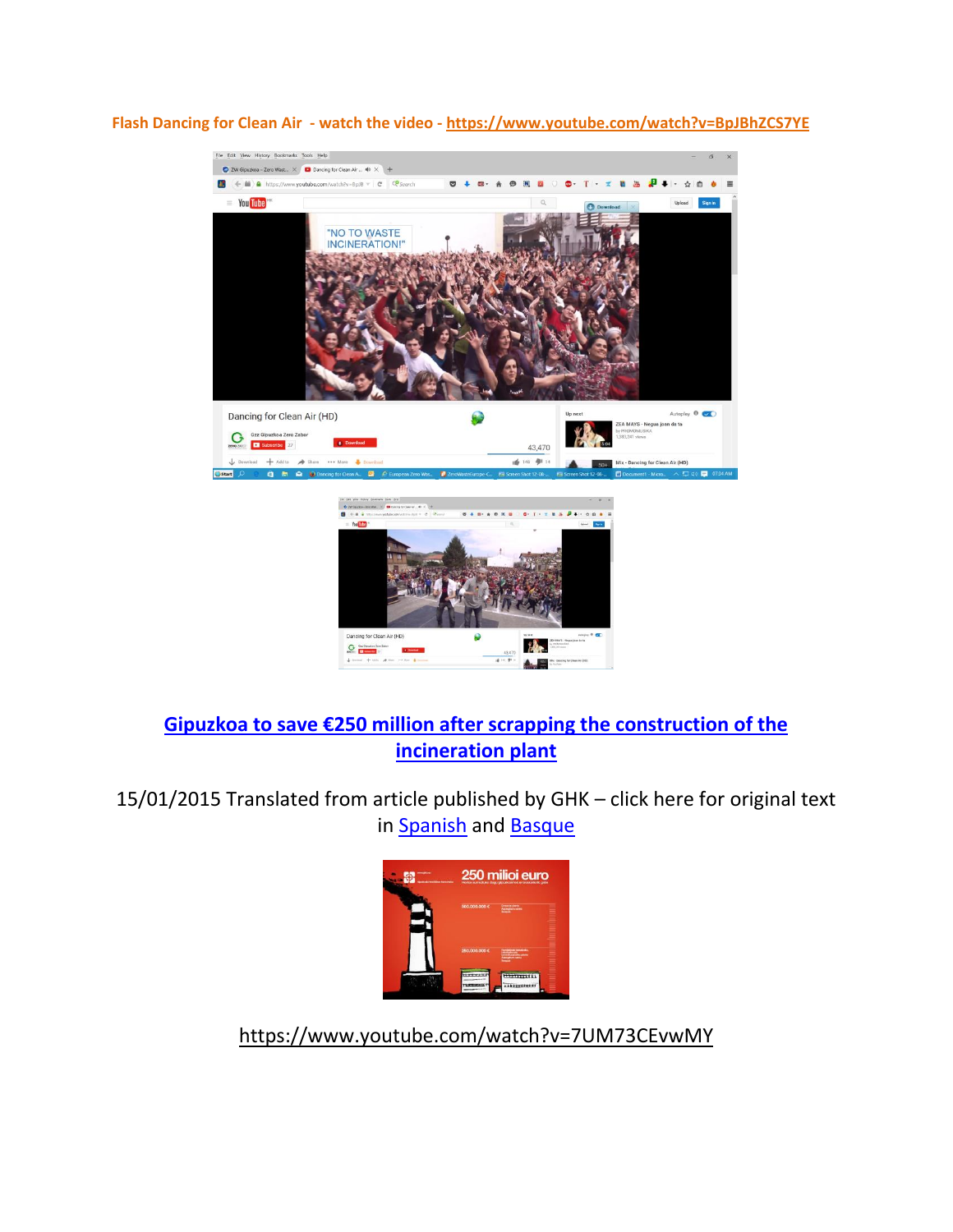

Brussels, 2.7.2014 COM(2014) 398 final

#### COMMUNICATION FROM THE COMMISSION TO THE EUROPEAN PARLIAMENT, THE COUNCIL, THE EUROPEAN ECONOMIC AND SOCIAL **COMMITTEE AND THE COMMITTEE OF THE REGIONS**

Towards a circular economy: A zero waste programme for Europe

 $\{SWD(2014) 206 final\}$ <br> $\{SWD(2014) 211 final\}$ 

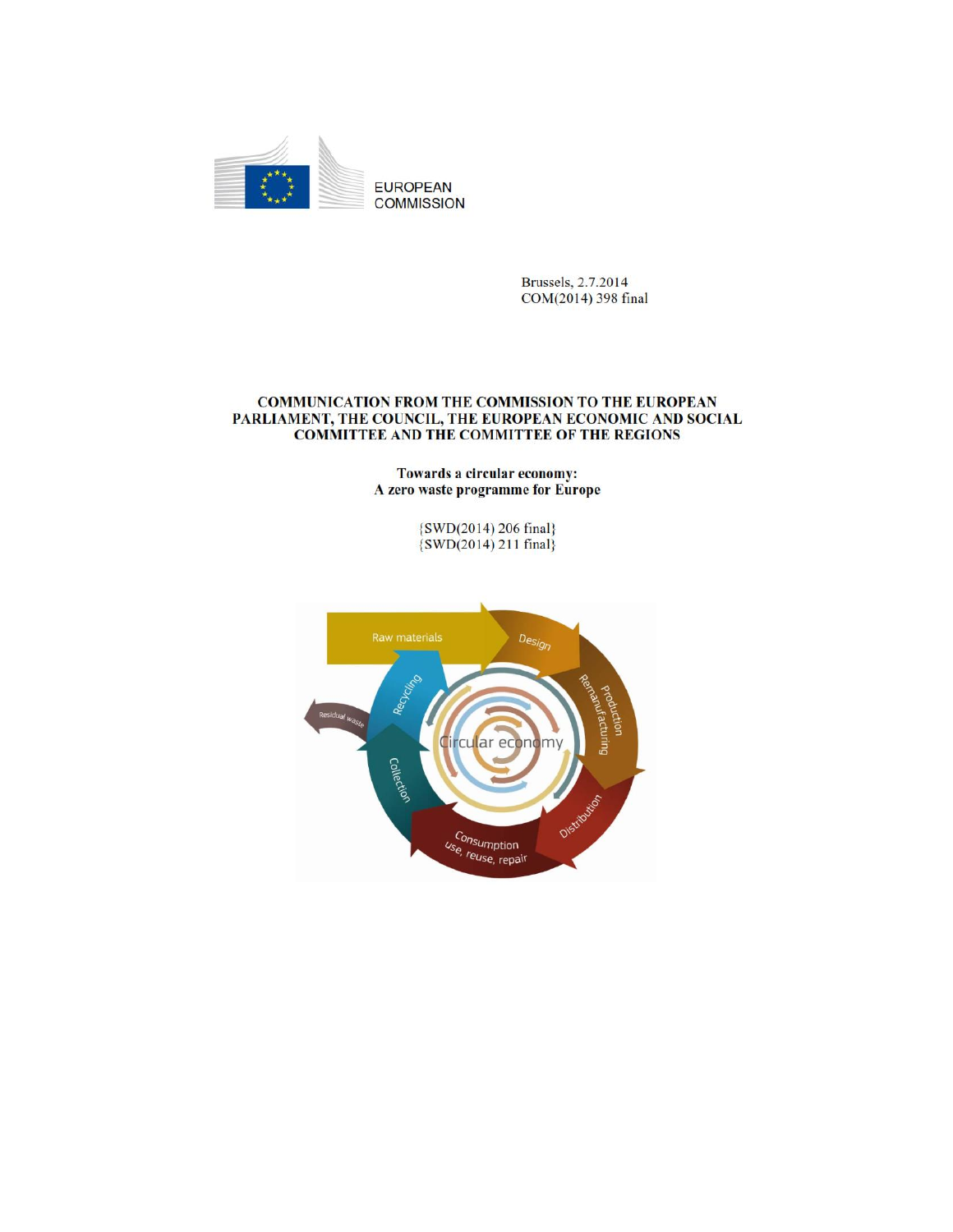

http://www.goldmanprize.org/recipient/rossano-ercolini/



# **Rossano Ercolini**

2013 Goldman Prize Recipient Europe

- Italy
- Sustainable Development

## **An elementary school teacher, Rossano Ercolini began a public education campaign about the dangers of incinerators in his small Tuscan town that grew into a national Zero Waste movement.**

In Italy and throughout Europe, incineration has been the leading approach to waste management. Consumerism and production has accelerated this trend, rapidly filling landfills and creating a bigger demand for incinerators.

In 1994, construction plans for an incinerator were proposed in a small town in Tuscany. Yet residents were not informed about the impact of the incinerator. Every year, incinerators remove thousands of tons of material from the recycling stream and burn them, releasing greenhouse gases into the atmosphere and leaving behind toxics that endanger the health of nearby residents.

A teacher at an elementary school not two miles from the proposed incinerator, Rossano Ercolini had heard of cities like San Francisco that were successfully working to eliminate waste. He taught his students to recycle paper and replaced plastic water bottles and plastic utensils in the school lunchroom with pitchers, glasses and silverware.

When Ercolini heard about construction plans for the incinerator, he became concerned about the local residents' health. He saw his responsibility as an educator to protect students' well-being and inform the broader community about the incinerator's risks as well as solutions to sustainably manage the town's garbage.

Ercolini began organizing town hall meetings in his village, Capannori—the capital of Italy's paper mill industry—where residents were able to ask questions and get clear answers about the whys and hows of recycling. He brought a bag of mixed waste and demonstrated how to sort out metal, glass and plastic to recycle and food scraps for composting and livestock feed. He brought in scientists, clergy, and other experts to share information about the dangers of incineration as well as the economic and environmental benefits of Zero Waste.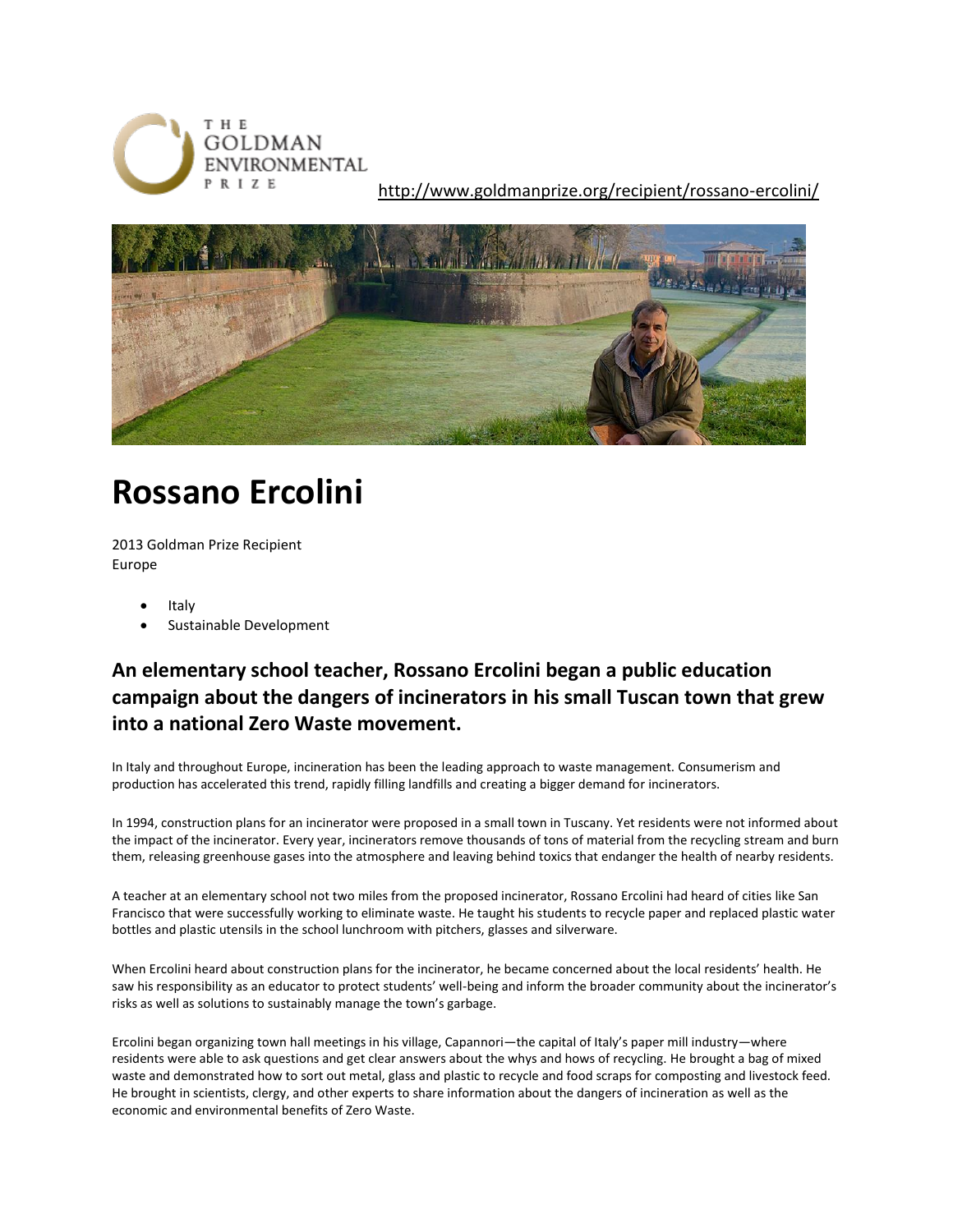**People began to see that it was indeed possible to manage waste without having to rely on incineration**. Building on this momentum, Ercolini forme[d Ambiente e Futuro](http://ambientefuturo.org/) (Environment and Future) and began mobilizing street protests where citizens demanded authorities to stop plans for the incinerator. In response to the community's concerns**, Lucca's regional government officials canceled the incinerator's construction and put Ercolini in charge of developing a waste management plan**. He went door to door to get the community's input on alternatives to the incinerator, empowering them to propose solutions that would work for them. The larger province of Lucca is now **A year later, Capannori began implementing a new collection system that now recycles 82 percent of the city's waste. incinerator-free following the closure of two existing plants, and the government is committed to keeping incinerators out of the province.**

Ercolini is also looking at the bigger picture, working with companies to use packaging that produces less waste. For example, he's collaborating with Italy's largest manufacturer of coffee products, Lavazza, to develop reusable versions of single-use espresso capsules. He is also promoting Zero Waste as an opportunity to create jobs, where young people are trained to refurbish durable goods or break them down to recover metals and other material.

Capannori became a springboard for the nation's Zero Waste movement, which soon grew to include Naples—a strategic location given its dysfunctional waste collection system that left garbage piling up and burning on the streets. Ercolini successfully proposed the city to host Zero Waste International Alliance's 2009 global meeting. **A few months later, the city of Naples joined Capannori in adopting Zero Waste.**

**Thanks to the grassroots campaign led by Ercolini educating communities on the merits of Zero Waste, 40 incinerators have been scrapped or shut down and 117 municipalities (home to more than 3 million residents) have joined Capannori in adopting a goal of Zero Waste.** In November 2012, for the first time in Europe, the small but affluent region of Aosta passed a referendum banning incineration with overwhelming support from 90 percent of voters. Ercolini's efforts have sparked the beginning of a Zero Waste network throughout Europe, with countries such as England, Estonia, Spain, and Denmark following Italy's lead.

#### [Italiano](http://www.goldmanprize.org/recipient/rossano-ercolini/#Italiano)

### **Recipient Videos**



Profile Video